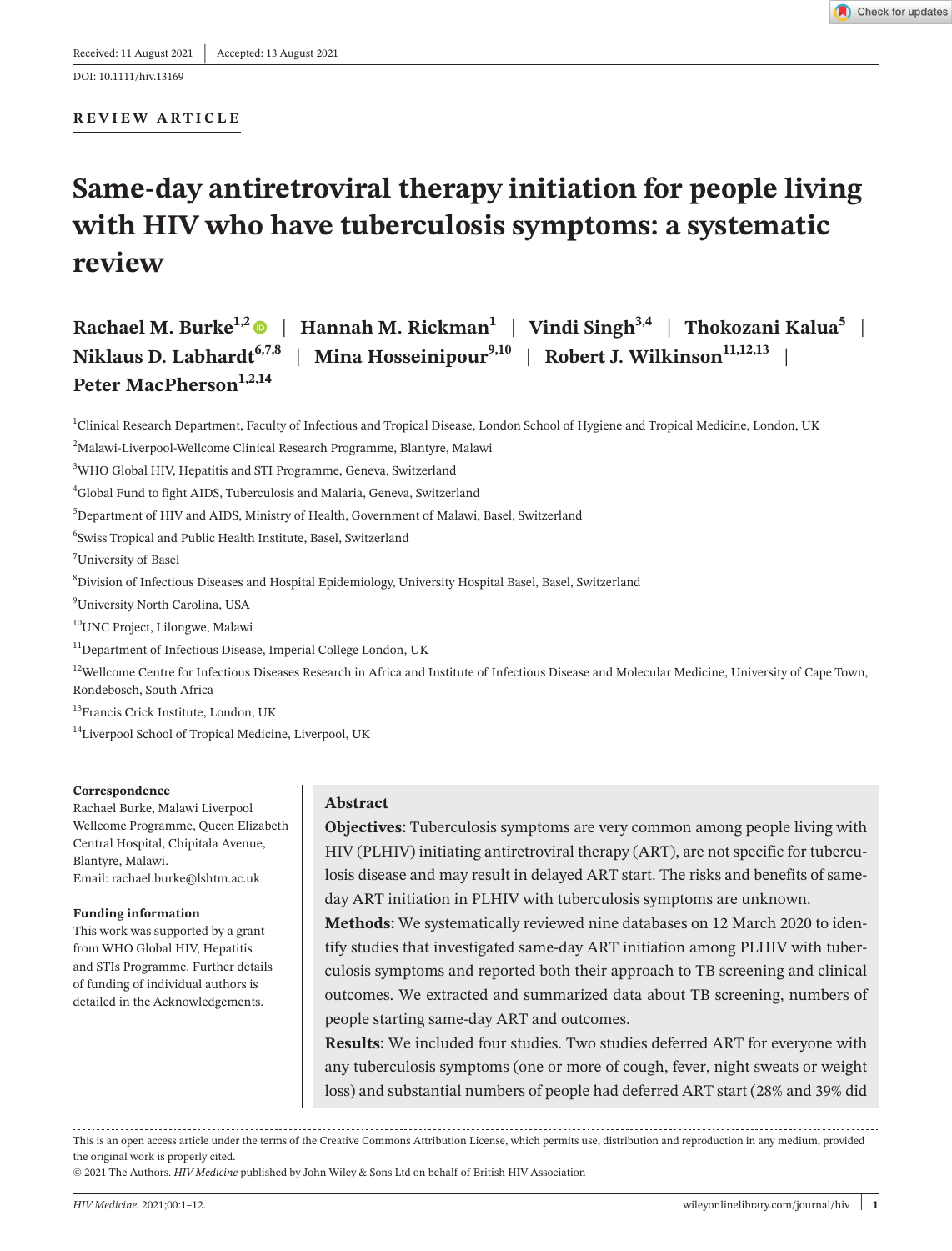not start same-day ART). Two studies permitted some people with tuberculosis symptoms to start same-day ART, and fewer people deferred ART (2% and 16% did not start same-day). Two of the four studies were conducted sequentially; proven viral load suppression at 8 months was 31% when everyone with tuberculosis symptoms had ART deferred, and 44% when the algorithm was changed so that some people with tuberculosis symptoms could start same-day ART. **Conclusions:** Although tuberculosis symptoms are very common in people

starting ART, there is insufficient evidence about whether presence of tuberculosis symptoms should lead to ART start being deferred or not. Research to inform clear guidelines would help to maximise the benefits of same-day ART.

#### **KEYWORDS**

guidelines, HIV, same-day ART, tuberculosis, tuberculosis screening

# **INTRODUCTION**

People living with HIV (PLHIV) require antiretroviral therapy (ART) as part of comprehensive HIV care services. Antiretroviral therapy should be started as soon as possible after the first positive HIV diagnosis, or after re-engagement in clinical care [1-3]. Tuberculosis (TB) is common in PLHIVand is a particularly important cause of early mortality following HIV diagnosis [4,5]. Screening, treatment and prevention of TB are key interventions for reducing mortality and morbidity for individuals, as well as reducing community TB transmission.

Same-day ART (ART started on the same day as first presentation to HIV services) has been shown to reduce pre-treatment loss to follow-up and was recommended by WHO in their 2017 *Guidelines for Managing Advanced HIV Disease and Rapid Initiation of Antiretroviral Therapy* [3]. That 2017 guideline stated as a 'clinical consideration' that for people with TB symptoms, ART should be 'briefly' delayed whilst investigating for TB – this clinical consideration was amended in March 2021 guidelines to suggest that ART could be started in people with TB symptoms(excluding headache or other neurological symptoms) with 'close follow up within 7 days' [6]. Tuberculosis symptoms are defined as any one of more of fever, cough of any duration, night sweats or weight loss. This rationale to delay ART to investigate for TB is primarily due to concerns of immune reconstitution inflammatory syndrome (IRIS) occurring in people with undiagnosed and untreated TB at the time of ART initiation [7]. However, TB symptoms are very common among PLHIV not yet on ART – 71% prevalence in a systematic review  $[7]$  – and are not specific for TB. It can be difficult to either diagnose TB or confidently refute the diagnosis, particularly at a single clinic visit or in a single day. While in theory, sputum testing for TB using nucleic acid amplification tests (NAATs, such as Xpert Mtb/Rif) can be performed in 2 h, in practice NAAT machines are often located off-site and may have testing backlogs; therefore same-day results are usually not available. Furthermore a single negative sputum NAAT does not exclude TB, and some people are unable to produce sputum. If all people with TB symptoms requiring ART initiation had ART initiation deferred, then a large number of people may not be able to access the benefits of same-day ART. Figure 1 summarizes how TB screening to determine same-day ART eligibility might lead to benefits or harms for individuals.

We undertook a systematic review to synthesize the evidence on the risks and benefits of same-day ART initiation in PLHIV, not already on ART and with TB symptoms. Because there were very few studies that addressed this question directly by describing their TB screening algorithm, we additionally undertook a narrative review of all identified studies of same-day ART initiation, regardless of whether or how TB screening was reported, in order to make recommendations for further research priorities.

# **METHODS**

# **Inclusion and exclusion criteria**

Ideally we sought trials which recruited a group of people being assessed for same-day ART, and directly compared those allocated to one TB screening algorithm or approach with those allocated to another, with reported outcomes in both groups. However, at scoping stage, no study making this direct comparison was identified. Therefore we included studies that recruited a group of PLHIV at the point of first presentation for ART and where there was an intention to start at least some people on same-day ART (i.e. those who were 'eligible' for same-day ART would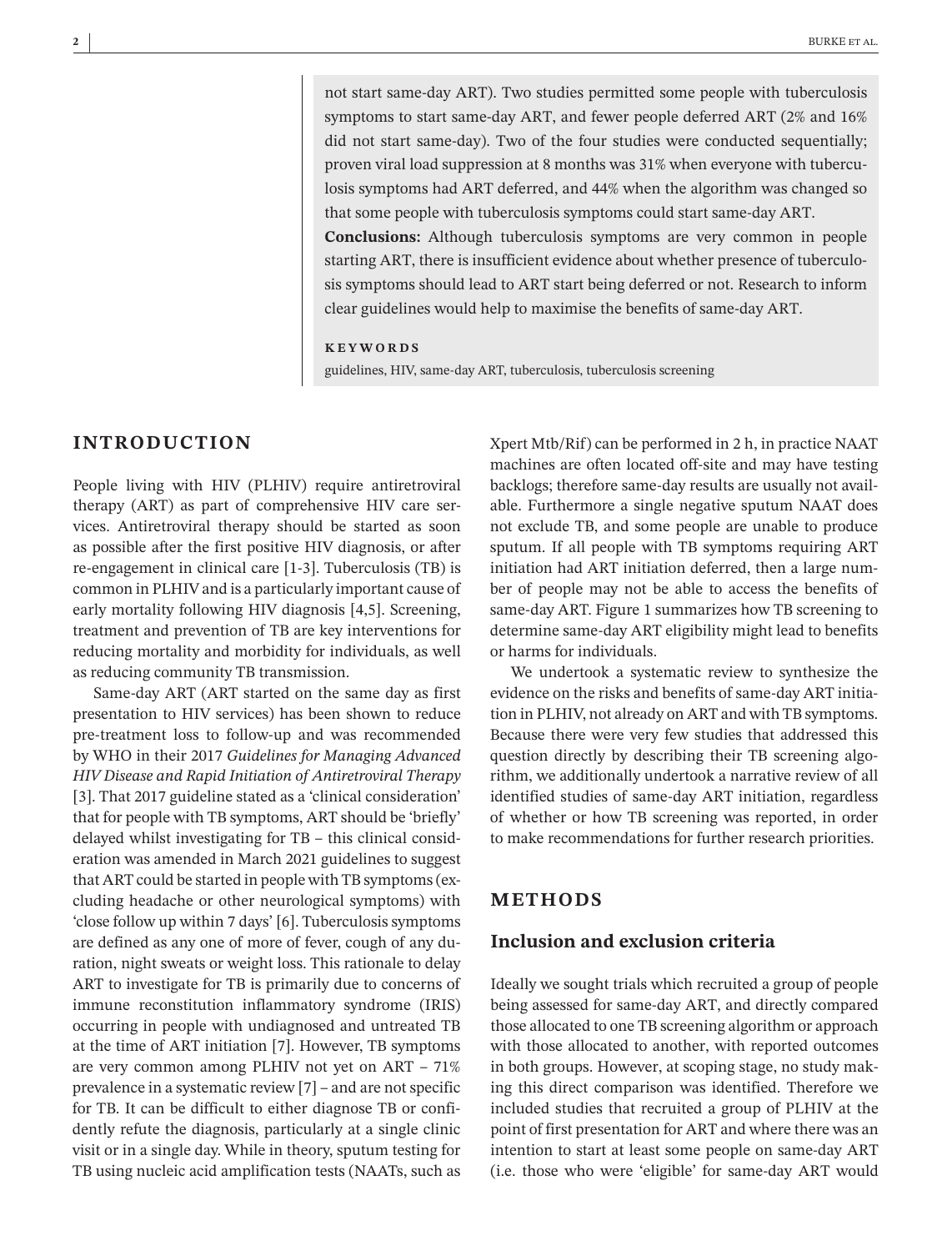

**FIGURE 1** Schema of how an intervention to screen for tuberculosis (TB) to determine same-day antiretroviral therapy (ART) eligibility might lead to participant harms or benefits. IRIS, immune reconstitution inflammatory syndrome; LTFU, loss to follow-up. Ticks represent possible benefits and crosses possible harms

start) and where TB screening procedures and how these affected eligibility for same-day ART were described. The TB screen could take any form (i.e. symptoms or symptoms and same-day tests).

We included studies that reported one or more of the following outcomes of interest: time to ART initiation; ART retention; viral load suppression; serious adverse events; IRIS events; or mortality. Studies could be in any country and among adults or children. We excluded studies where participants were 'pre-screened' for TB before enrolling in study, or where outcomes were only reported for the subset of participants who actually started ART (i.e. that excluded outcomes for people with pre-treatment loss to follow-up). We also excluded studies that reported on same-day ART only in the context of people with acute HIV or neonates undergoing early infant diagnosis of HIV. There was no requirement for studies to have a comparison group and single arms of multi-arm trials could be included. As a secondary objective, because so few studies reported TB screening details, we identified all observational studies of same-day ART regardless of whether TB screening details or outcomes of interest were described.

# **Search strategy**

On 12 March 2020 we searched the following databases using terms around ART and same-day or rapid initiation:

Ebsco Africa-Wide Information; Ebsco CINAHL Plus; Wiley Cochrane Central Register of Controlled Trials; OvidSP Embase; OvidSP Global Health; World Health Organization Global Index Medicus; OvidSP Medline; and Clarivate Analytics Web of Science. We included papers published from 1 January 2003, as 2003 was the year ART began to become widely available to PLHIV in low-resource settings. We also searched clinical trials registers: Clinical Trials.gov and World Health Organization International Clinical Trials Registry Platform on 12 March 2020. The search strategy is available at PROSPERO (CRD42020205490,

[https://www.crd.york.ac.uk/PROSP](https://www.crd.york.ac.uk/PROSPEROFILES/205490_PROTOCOL_20200822.pdf) EROFI [LES/205490\\_PROTOCOL\\_20200822.pdf\)](https://www.crd.york.ac.uk/PROSPEROFILES/205490_PROTOCOL_20200822.pdf).

Titles and abstracts were screened by RMB and HMR. After reviewing 10% in duplicate and determining perfect agreement, the remainder were screened by one person only. Where full text review was required, RMB and HMR reviewed in duplicate. Inclusion decisions were made by consensus and discussion with PM and RJW. We searched reference lists from selected manuscripts to identify any additional relevant studies.

## **Data extraction and synthesis**

Data of study characteristics (country, population, details of TB screening, other eligibility criteria for same-day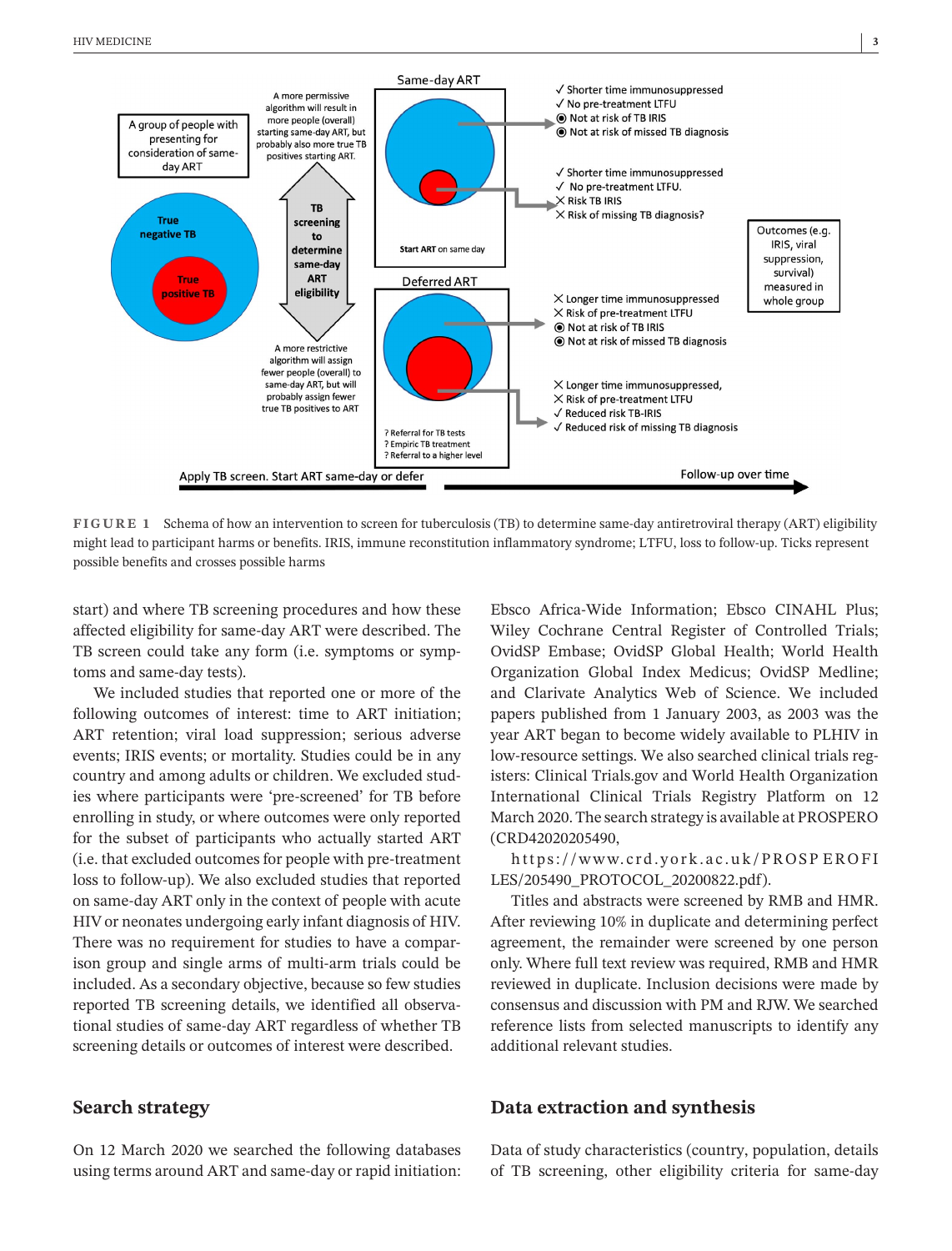ART) and outcomes (as described above) were extracted by RMB and HR from included studies into a spreadsheet in duplicate and discrepancies were reconciled by consensus. We contacted authors of papers where we thought there might be relevant information not included in the published paper. We synthesized data in narrative summary form. Where appropriate, we used Cochrane ROBINS-I tool to assess bias [8].

# **RESULTS**

The database search returned 5372 non-duplicate articles. We reviewed 186 full-text articles (Figure 2) and included four studies (six articles). A further 27 studies (30 articles) were identified which contained some data on people who started same-day ART but not full details of TB screening algorithm or participant outcomes.

We did not identify any studies that directly compared two or more approaches to determining eligibility for same-day ART based on TB screening. We identified four eligible studies where a TB screening algorithm was used to determine eligibility for same-day ART, all of which were trials of same-day ART versus standard care. We only included data from the intervention arm of each trial as people in the standard care arm were not being assessed for same-day ART. Table 1 shows detailed descriptions of these studies and outcomes.

RapIT [9] was a trial of expedited ART initiation at primary care clinics in South Africa. PLHIV with CD4 cell count  $\langle 350 \text{ cells/}\mu L \rangle$  were permitted to start same-day ART if they had none of the four WHO TB symptoms. People with TB symptoms were asked to submit sputum for Xpert and could start ART if Xpert-negative (in effect, meaning not on the same day as first presentation for most people), or two weeks after TB treatment initiation if Xpert positive. CASCADE was a trial of home-based HIV testing and same-day ART initiation in Lesotho [10]. People newly diagnosed with HIV could start ART on the same day as their HIV test regardless of TB symptoms. Participants were asked about TB symptoms and anyone with one or more of four WHO TB symptoms was asked to provide sputum for Xpert testing, but was permitted to start ART without waiting for the result. In SLATE I,



**FIGURE 2** Preferred Reporting Items for Systematic Reviews and Meta-Analyses diagram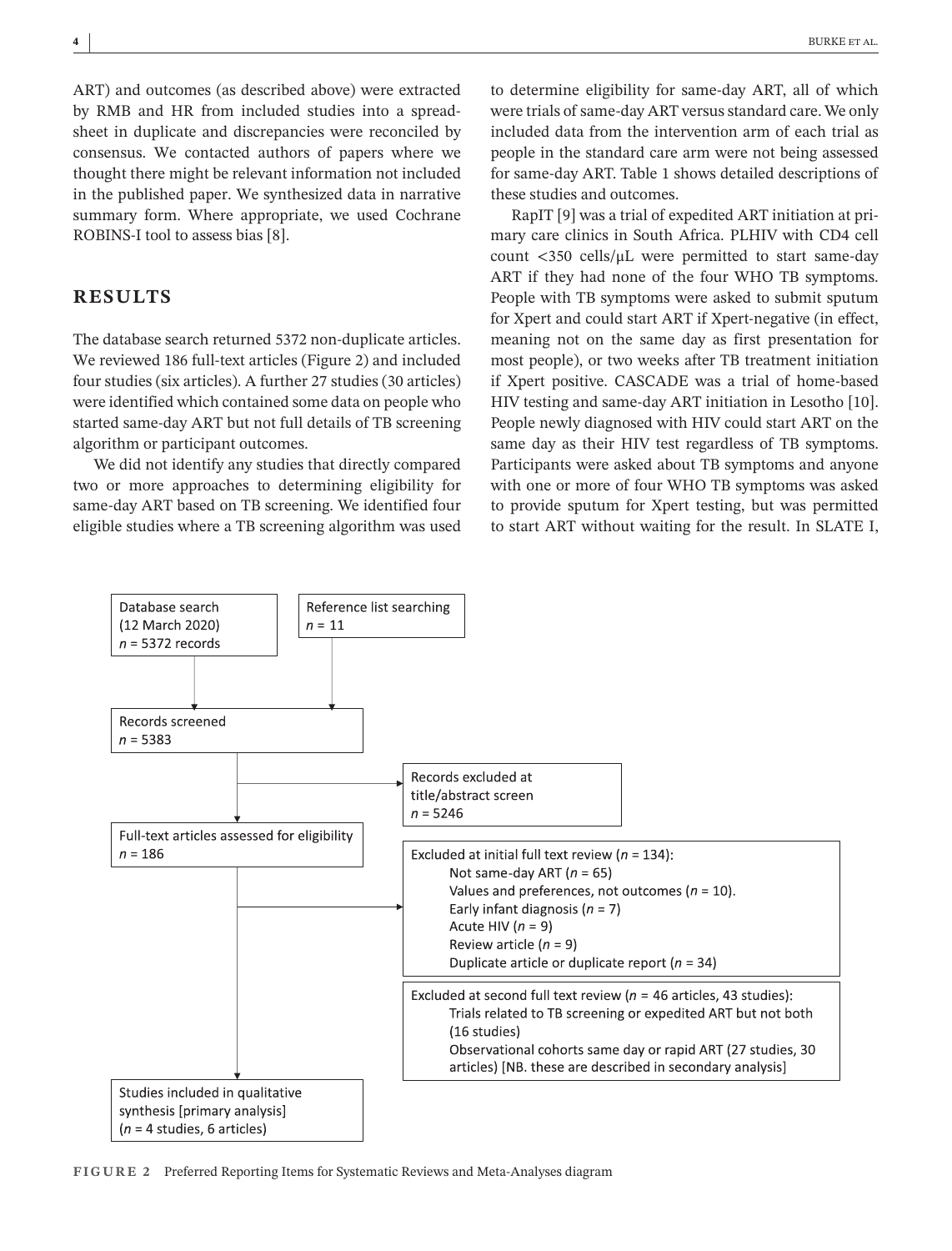п

# **TABLE 1** Characteristics of included studies

|                                             | <b>Study</b>                                                                                                                                                                                             |                                                                                                                                                                                  |                                                                                                                                                                                                                                                                                                                                              |                                                                                                                                                                                                             |
|---------------------------------------------|----------------------------------------------------------------------------------------------------------------------------------------------------------------------------------------------------------|----------------------------------------------------------------------------------------------------------------------------------------------------------------------------------|----------------------------------------------------------------------------------------------------------------------------------------------------------------------------------------------------------------------------------------------------------------------------------------------------------------------------------------------|-------------------------------------------------------------------------------------------------------------------------------------------------------------------------------------------------------------|
| Parameter                                   | Rosen et al. [9]<br>(RAPiT)                                                                                                                                                                              | Labhardt et al. [10]<br>(CASCADE)                                                                                                                                                | Rosen et al. [11]<br>(SLATE I)                                                                                                                                                                                                                                                                                                               | Maskew et al. [12]<br>(SLATE II)                                                                                                                                                                            |
| Country/setting/dates                       | Two public-sector<br>clinics in South<br>Africa, May 2013<br>to August 2014                                                                                                                              | 60 rural villages and 17 urban<br>areas in Lesotho, February<br>2016 to Sept 2017                                                                                                | Three primary care<br>clinics in South<br>Africa and<br>two in Kenya,<br>March 2017 to<br>April 2018                                                                                                                                                                                                                                         | Three primary care clinics<br>in South Africa, March to<br>September 2018                                                                                                                                   |
| Population                                  | Adults ( $\geq$ 18 years),<br>not pregnant,<br>not currently on<br>ART, CD4 count<br>$<$ 350 cells/<br>$\mu L$ ; presented<br>to clinic to start<br>ART or received<br>first positive<br><b>HIV</b> test | Adults ( $\geq$ 18 years), not<br>pregnant, HIV-positive<br>during community-based<br>HIV testing, not currently<br>on ART                                                       | Adults ( $\geq 18$<br>years), not<br>pregnant, not<br>currently on<br>ART; presented<br>to clinic to<br>start ART or<br>received first<br>positive HIV<br>test                                                                                                                                                                               | Adults ( $\geq$ 18 years), not<br>pregnant, not currently<br>on ART; presented to<br>clinic to start ART or<br>received first positive<br><b>HIV</b> test                                                   |
| No. and demographics<br>of people recruited | 187 people in<br>SDART arm,<br>mITT population<br>Female: 129/234<br>(55%)<br>Median (IQR) age:<br>34 (29-40) years<br>Median (IQR) CD4<br>count: 224 (128-<br>$327)$ cells/ $\mu$ L                     | 137 people in same-day ART<br>arm, mITT population<br>Female: 90/137 (66%)<br>Median (IQR) age: 41 (31-53)<br>years<br>Median (IQR) CD4 count: 346<br>$(244-497)$ cells/ $\mu$ L | 538 randomized<br>to SLATE<br>algorithm arm<br>(298 in South<br>Africa, 240 in<br>Kenya)<br>Female: 331/538<br>(62%)<br>Median (IQR) age<br>(years): South<br>Africa, 34 (29-<br>41); Kenya, 36<br>$(29-44)$<br>Median (IQR) CD4<br>count:<br>South Africa, 275<br>$(132 - 459)$ cells/<br>µL; Kenya, 272<br>$(124 - 522)$ cells/<br>$\mu$ L | 296 in SLATE II algorithm<br>arm.<br>Female: 189/296 (64%)<br>Median (IQR) age: 35 (29-<br>41) years<br>Median (IQR) CD4 count:<br>298 (137-482) cells/µL                                                   |
| Same-day ART<br>intervention                | Point of care CD4,<br>same-day<br>education/<br>counselling<br>about ART<br>and same-day<br>initiation if CD4<br>$<$ 350 cells/ $\mu$ L                                                                  | Post-test HIV counselling and<br>ART counselling. 30 day<br>ART supply given to<br>participants at their house,<br>ART refills then at health<br>facilities                      | Same-day ART<br>offered to all<br>those who met<br>the criteria<br>as specified<br>in the SLATE<br>algorithm<br>(see below).<br>Referral back<br>to usual care<br>if not eligible<br>for same-day<br>ART according<br>to SLATE<br>algorithm                                                                                                  | Same-day ART offered to<br>all those who met the<br>criteria specified in<br>SLATE II algorithm<br>(see below). Referral<br>back to usual care if not<br>eligible for same-day ART<br>according to SLATE II |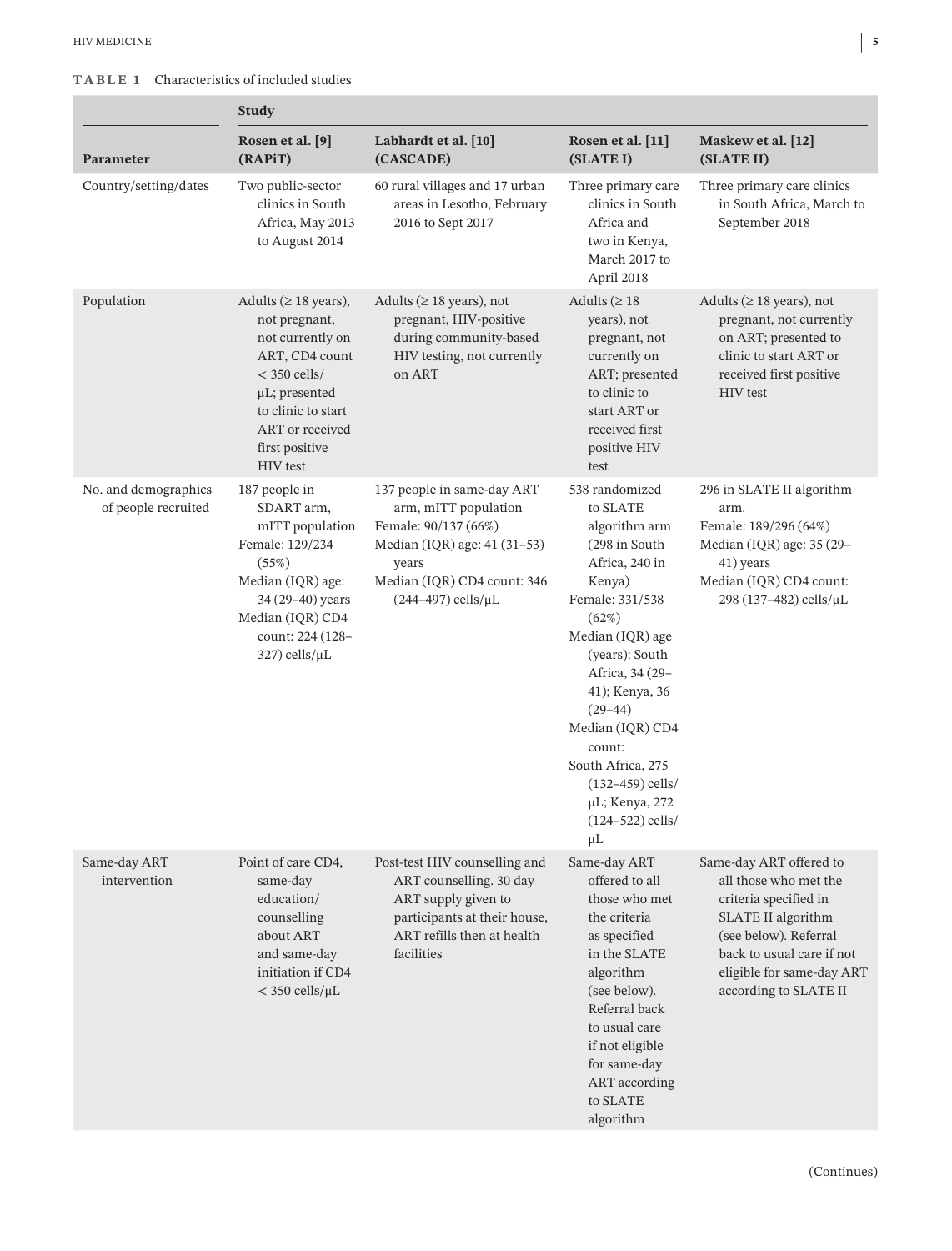**TABLE 1** (Continued)

|                                                                                                                                               | <b>Study</b>                                                                                                                                                                                                                                                                                                                                                                                               |                                                                                                                                                                                                                                                                                                                                                                        |                                                                                                                                                                                                                                                                   |                                                                                                                                                                                                                                                                                                                                                                                                                                  |
|-----------------------------------------------------------------------------------------------------------------------------------------------|------------------------------------------------------------------------------------------------------------------------------------------------------------------------------------------------------------------------------------------------------------------------------------------------------------------------------------------------------------------------------------------------------------|------------------------------------------------------------------------------------------------------------------------------------------------------------------------------------------------------------------------------------------------------------------------------------------------------------------------------------------------------------------------|-------------------------------------------------------------------------------------------------------------------------------------------------------------------------------------------------------------------------------------------------------------------|----------------------------------------------------------------------------------------------------------------------------------------------------------------------------------------------------------------------------------------------------------------------------------------------------------------------------------------------------------------------------------------------------------------------------------|
| Parameter                                                                                                                                     | Rosen et al. [9]<br>(RAPIT)                                                                                                                                                                                                                                                                                                                                                                                | Labhardt et al. [10]<br>(CASCADE)                                                                                                                                                                                                                                                                                                                                      | Rosen et al. [11]<br>(SLATE I)                                                                                                                                                                                                                                    | Maskew et al. [12]<br>(SLATE II)                                                                                                                                                                                                                                                                                                                                                                                                 |
| Eligibility for same-day<br><b>ART</b>                                                                                                        | • $CD4 < 350$ cells/<br>μL or a WHO<br>stage 3/4 clinical<br>condition<br>• Does not require<br>off-site referral<br>for 'assessment of<br>specific medical<br>conditions'<br>• No TB symptoms<br>or TB symptoms<br>and a negative<br>sputum Xpert (in<br>effect, as Xpert<br>results took some<br>time to come<br>back, those with<br>TB symptoms<br>were unlikely to<br>be able to start on<br>same day) | 'Ready' to start ARTNB:<br>Note that eligibility criteria<br>to be in the trial in the<br>first place excludes people<br>with 'clinical WHO stage<br>4 condition' or 'in care for<br>another chronic medical<br>condition'. People with<br>one or more TB symptom<br>were asked to provide<br>sputum for TB testing, but<br>could start ART without<br>awaiting result | $\cdot$ No TB<br>symptoms (if<br>TB symptoms,<br>referred back to<br>usual care for<br>assessment and<br>ART initiation)<br>• No prior<br>ART and no<br>concurrent<br>medications<br>• No concerning<br>features on<br>physical exam<br>• 'Ready' to start<br>ART | • No 'severe' TB symptoms<br>and urine LAM test<br>negative<br>• No persistent headache<br>or 'serious self-reported<br>symptoms'<br>• Never had ART stopped<br>due to side effects<br>or allergy and no<br>concomitant medications<br>• No concerning features on<br>physical exam<br>'Ready' to start ARTAll<br>$\bullet$<br>were asked for sputum<br>for Xpert testing, but<br>could start ART without<br>awaiting the result |
| Algorithm results                                                                                                                             |                                                                                                                                                                                                                                                                                                                                                                                                            |                                                                                                                                                                                                                                                                                                                                                                        |                                                                                                                                                                                                                                                                   |                                                                                                                                                                                                                                                                                                                                                                                                                                  |
| TB symptoms                                                                                                                                   | 29/187 (16%)                                                                                                                                                                                                                                                                                                                                                                                               | 2/137(1.5%)                                                                                                                                                                                                                                                                                                                                                            | 202/538 (38%)<br>$109/298(37%)$ -<br>South Africa<br>93/240 (39%)<br>- Kenya                                                                                                                                                                                      | 140/296 (47%)                                                                                                                                                                                                                                                                                                                                                                                                                    |
| Ineligible to start<br>same-day ART<br>(for any reason)                                                                                       | 30 / 187 (16%)                                                                                                                                                                                                                                                                                                                                                                                             | 3/137(2%)                                                                                                                                                                                                                                                                                                                                                              | 258 / 538 (48%)<br>$149/298(50\%)$ -<br>South Africa<br>109/131 (45%)<br>- Kenya                                                                                                                                                                                  | 41/296(14%)                                                                                                                                                                                                                                                                                                                                                                                                                      |
| Ineligible for same-<br>day ART at least<br>in part because of<br>TB symptoms                                                                 | Unknown                                                                                                                                                                                                                                                                                                                                                                                                    | 0/137(0%)                                                                                                                                                                                                                                                                                                                                                              | 202/538 (38%)                                                                                                                                                                                                                                                     | 39/538 (7%)                                                                                                                                                                                                                                                                                                                                                                                                                      |
| TB outcomes                                                                                                                                   |                                                                                                                                                                                                                                                                                                                                                                                                            |                                                                                                                                                                                                                                                                                                                                                                        |                                                                                                                                                                                                                                                                   |                                                                                                                                                                                                                                                                                                                                                                                                                                  |
| No. diagnosed<br>with TB<br>(microbiologically<br>confirmed<br>or empirical<br>treatment)<br>as a result of<br>investigations at<br>enrolment | 4/187(2%)                                                                                                                                                                                                                                                                                                                                                                                                  | 0/137(0%)                                                                                                                                                                                                                                                                                                                                                              | 21/538(4%)                                                                                                                                                                                                                                                        | 7/296(2%)                                                                                                                                                                                                                                                                                                                                                                                                                        |
| No. diagnosed with<br>incident TB<br>during follow-up                                                                                         | Unknown                                                                                                                                                                                                                                                                                                                                                                                                    | 0/137(0%)                                                                                                                                                                                                                                                                                                                                                              | 1/538 (0.19%,<br>passive record<br>review)                                                                                                                                                                                                                        | $5/593$ (1%, includes both<br>arms of trial)                                                                                                                                                                                                                                                                                                                                                                                     |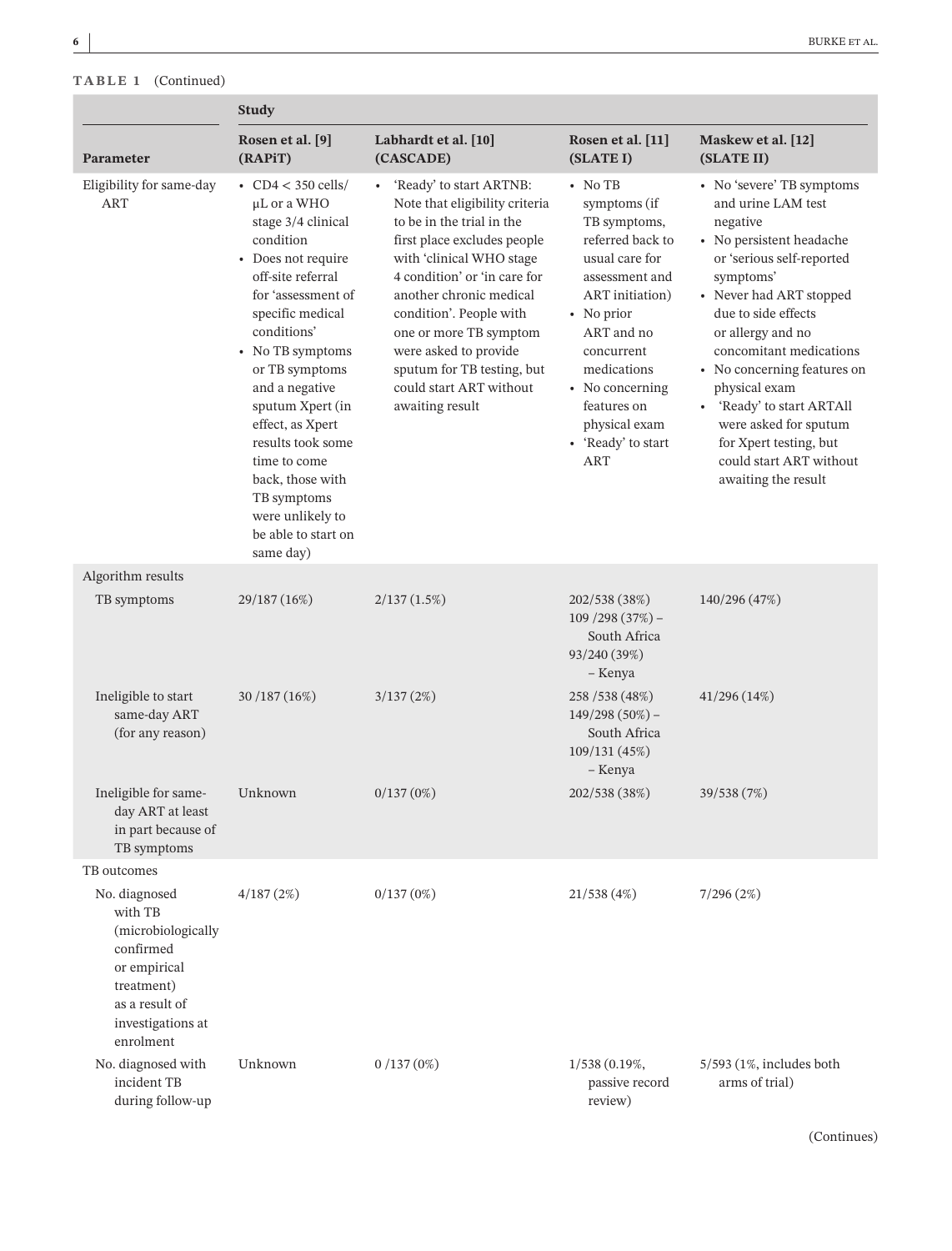#### **TABLE 1** (Continued)

|                                                             | <b>Study</b>                                                                                  |                                                                                                                        |                                                                                               |                                                            |  |
|-------------------------------------------------------------|-----------------------------------------------------------------------------------------------|------------------------------------------------------------------------------------------------------------------------|-----------------------------------------------------------------------------------------------|------------------------------------------------------------|--|
| Parameter                                                   | Rosen et al. [9]<br>(RAPiT)                                                                   | Labhardt et al. [10]<br>(CASCADE)                                                                                      | Rosen et al. [11]<br>(SLATE I)                                                                | Maskew et al. [12]<br>(SLATE II)                           |  |
|                                                             |                                                                                               | ART initiation and retention outcomes - whole group exposed to TB screening algorithm                                  |                                                                                               |                                                            |  |
| No. actually<br>initiating same-<br>day ART                 | 135/187 (72%)                                                                                 | 134/137 (98%) <sup>a</sup>                                                                                             | Overall - 328/538<br>$(61\%)^b$<br>South Africa,<br>161/298 (54%);<br>Kenya, 167/240<br>(70%) | 257/296 (87%)                                              |  |
| No. initiating ART<br>within 28 days                        | 179/187 (96%)                                                                                 | 136/137(99%) <sup>a</sup>                                                                                              | Overall - 458/538<br>(85%)<br>South Africa,<br>232/298 (78%);<br>Kenya, 226/240<br>(94%)      | 277/296 (94%)                                              |  |
| Initiated on ART and<br>retained in care                    | 151/187 (81%) at 10<br>months                                                                 | 94/137 (69%) at 3 months                                                                                               | Overall: 298/538<br>(55%)<br>South Africa,<br>161/298 (54%);<br>Kenya, 137/240<br>(57%)       | 220/296 (74%) at 8 months                                  |  |
| Viral load measured<br>and undetectable<br>at $5-12$ months | 119/187 (64%)                                                                                 | 69/137 (50%)                                                                                                           | Overall - 181/538<br>(34%)<br>South Africa,<br>93/298 (31%);<br>Kenya, 88/240<br>(37%)        | 130/296 (44%)                                              |  |
| Immune<br>reconstitution<br>inflammatory<br>syndrome (IRIS) | Not reported                                                                                  | 0/137(0%)                                                                                                              | Not reported                                                                                  | $0/296 (0\%)^c$                                            |  |
| Mortality                                                   | No participants<br>known to<br>have died by<br>10 months [24<br>$(13%)$ lost to<br>follow-up] | $2/137(1.5%)$ by 12 months [12<br>(8.8%) lost to follow-up)                                                            | $9/538(2%)$ by 8<br>months $[135]$<br>$(25%)$ lost to<br>follow-up]                           | $2/296$ (1%) by 8 months [50<br>$(17%)$ lost to follow-up] |  |
|                                                             |                                                                                               | ART initiation and retention outcomes - participants with one or more TB symptom and exposed to TB screening algorithm |                                                                                               |                                                            |  |
|                                                             |                                                                                               |                                                                                                                        |                                                                                               |                                                            |  |

| No. of those with TB | 5/29(17%) | $2/2(100\%)$        | Overall $-39/202$ | 104/140(74%) |  |
|----------------------|-----------|---------------------|-------------------|--------------|--|
| symptoms who         |           |                     | (19%)             |              |  |
| initiated same-      |           | South Africa, 9/109 |                   |              |  |
| day ART              |           |                     | (8%); Kenya,      |              |  |
|                      |           |                     | 30/93(32%)        |              |  |

Abbreviations: ART, antiretroviral therapy; LAM, lipoarabinomannan; mITT, modified intention to treat; TB, tuberculosis.

a Based on readiness statements of participants at enrolment: 134 and 136 declared to start ART on the same day and within the coming days, respectively.  $^{\rm b}$ Includes 48 people who were 'ineligible' for same-day ART according to SLATE I algorithm (39 due to TB symptoms, nine due to other reasons), but were nonetheless started on same-day ART by usual care services.

<sup>c</sup>No ART- or TB-related adverse events reported.

participants at primary care clinics in South Africa and Kenya were eligible to start same-day ART only if they had no TB symptoms (i.e. no cough, fever, night sweats or weight loss) – if a participant reported TB symptoms,

they were referred to the routine services in that clinic to start ART under non-study procedures [11]. In SLATE II, people in primary care in South Africa (the same clinics as SLATE I), could start ART if they had TB symptoms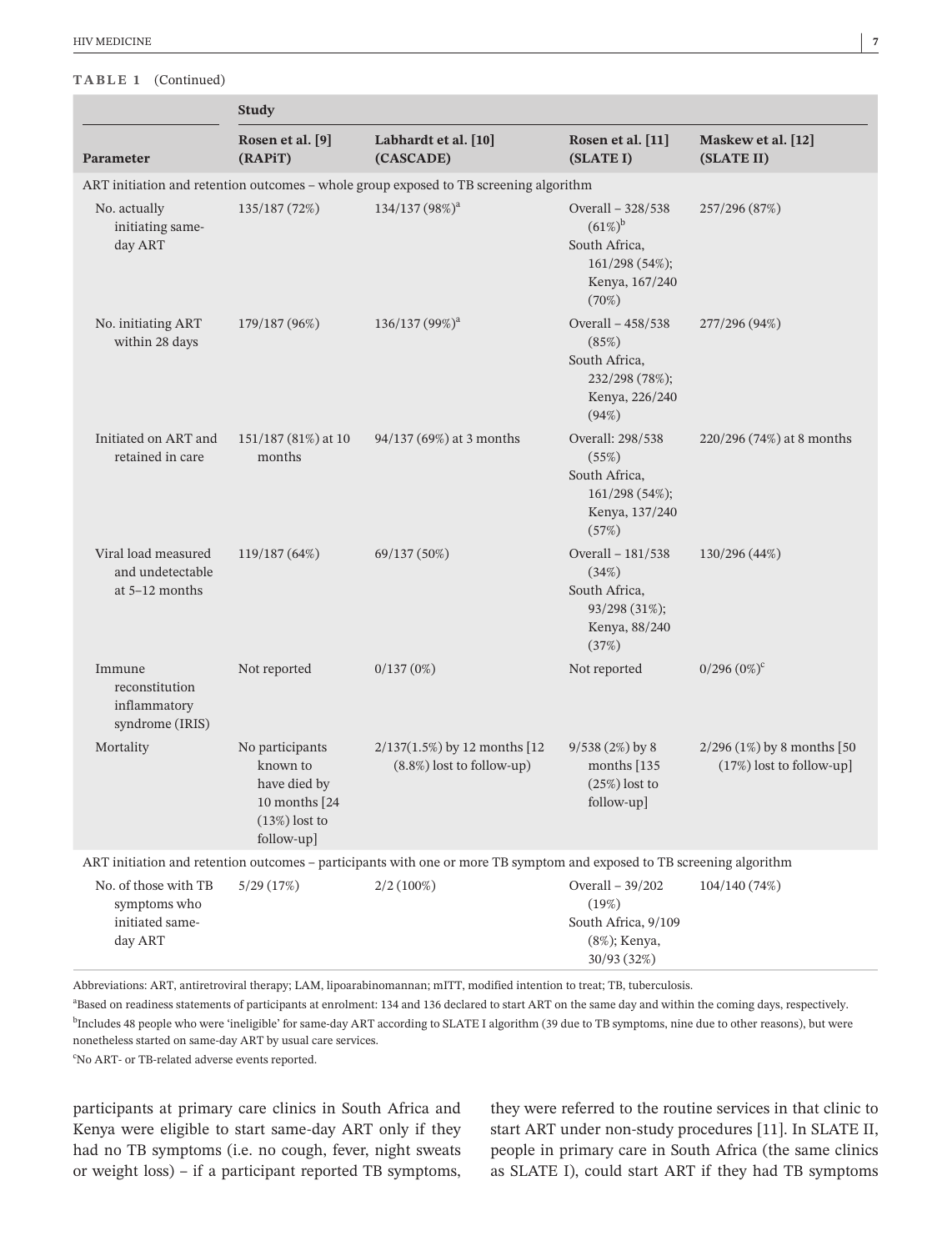as long as urine lipoarabinomannan (LAM) lateral flow test was negative and the symptoms were not 'severe' [12]. All participants in SLATE II (regardless of TB symptoms) were asked to provide sputum for Xpert and traced with results the following day, but ART was not deferred while waiting for Xpert results.

In RapIT, 29/187 (16%) people assessed for same-day ART eligibility reported TB symptoms and 4/187 (2%) were diagnosed with TB at baseline. Overall, 135/187 (72%) actually started same-day ART, including 5/29 (17%) of those with one or more TB symptoms (possibly because they received a same-day negative Xpert result, although this is not explicitly stated). Overall, 119/187 (64%) people were retained in care, had a viral load taken and had an undetectable viral load measured within 12 months after study enrolment.

During home-based HIV testing that served as a platform for recruitment into CASCADE, 2/137 (1.5%) participants who newly tested HIV-positive, were not already on ART and were assigned to the same-day ART arm reported TB symptoms, but no-one was diagnosed with TB, either at enrolment or during follow-up. At one year, in the same-day arm, 69/137 (50%) were retained in care with a documented undetectable viral load, 4/137 (3%) had an unsuppressed viral load, 15/137 (11%) were in care without viral load measurement and the remaining 49/137 (36%) never linked to clinic ART care.

In SLATE I, 202/538 (47%) people being assessed for same-day ART reported TB symptoms and 21/538 (4%) were diagnosed with TB at baseline. Overall, 258/538 (48%) were ineligible for same-day ART, mainly due to the presence of TB symptoms. A total of 181/538 (34%) were retained in care with supressed viral load at 8 months: this relatively low proportion was often due to viral load testing not being done rather than proven virological failure. Of note, in SLATE I, 39 (7% total, 19% of those with TB symptoms) people were 'ineligible' for same-day ART implemented by SLATE study staff due to the presence of TB symptoms, but were nonetheless started on ART on the same day by the government usual care staff.

In SLATE II, 140/296 (47%) participants had one or more WHO TB symptom. However, as participants with TB symptoms remained eligible for same-day ART in SLATE II, only 41/296 (14%) participants were ineligible for same-day ART. Seven people (2%) were diagnosed with TB as a result of investigations initiated at baseline; two of these had been assessed as eligible and started on same-day ART, a third person was assessed as ineligible by SLATE II algorithm but was started on same-day ART by the usual care services. Six out of seven people with TB at baseline had TB symptoms. No harms were reported. Overall, 130/296 (44%) participants were retained in care and achieved viral suppression at 8 months. The

low rate of viral suppression was mainly driven by viral load records missing at the predefined endpoint window of 5–18 months.

We identified a further 27 observational studies (30 articles) that reported some details of cohorts of participants starting same-day or rapid ART [13-42]. Only six studies made any mention of TB screening or of a group of participants who were clinically ineligible to start same-day ART. In a same-day ART programme in Thailand (three studies), authors report that TB screening was undertaken by physicians, but without providing details of how many people were either diagnosed with TB or had to defer ART initiation to await results of TB tests [21-23]. One study reported results from an HIV testing and same-day ART programme for key populations in Nigeria. Out of 709 who started same-day ART, nine (1.2%) had TB signs (these were not defined in the paper). The TB screening procedure was not detailed and 211 people were reported to have positive HIV tests in a community testing campaign but did not start ART for unstated reasons [15]. Two studies mentioned TB screening in the context of sameday ART among pregnant women, both in South Africa. In one study of 628 women, 'seven women experienced delay to ART initiation associated with diagnosis of TB in pregnancy', but it is not reported how these women were diagnosed with TB, or if any other women had a delay in ART as a result of symptoms that were ultimately not due to TB [32]. In the other study 16/134 pregnant women who were assessed were ineligible for same-day ART start and in 5/16 this was due to a requirement for a medical referral for 'suspected TB'. All five women subsequently had negative TB cultures [27]. The remaining 21 observational studies of same-day ART (including 14 in low- and middle-income countries) make no mention of TB screening procedures prior to same-day ART (Appendix S1).

We reviewed 16 other trials of either TB screening among people starting ART or rapid ART initiation at second full-text review. These were ineligible mostly due to exclusion of people with TB symptoms before enrolment or because they were evaluating rapid (but not same-day) ART; details are included in Appendix S2.

#### **Study quality assessment**

None of the included studies were designed to address directly the question of which TB symptoms preclude safe same-day ART initiation. If South Africa clinics in SLATE I and SLATE II were considered a before/after comparison and compared this with a target trial using ROBINS-i, there would be a high risk of bias due to lack of controlling for confounding, confounding due to deviations from intended interventions and missing outcome data.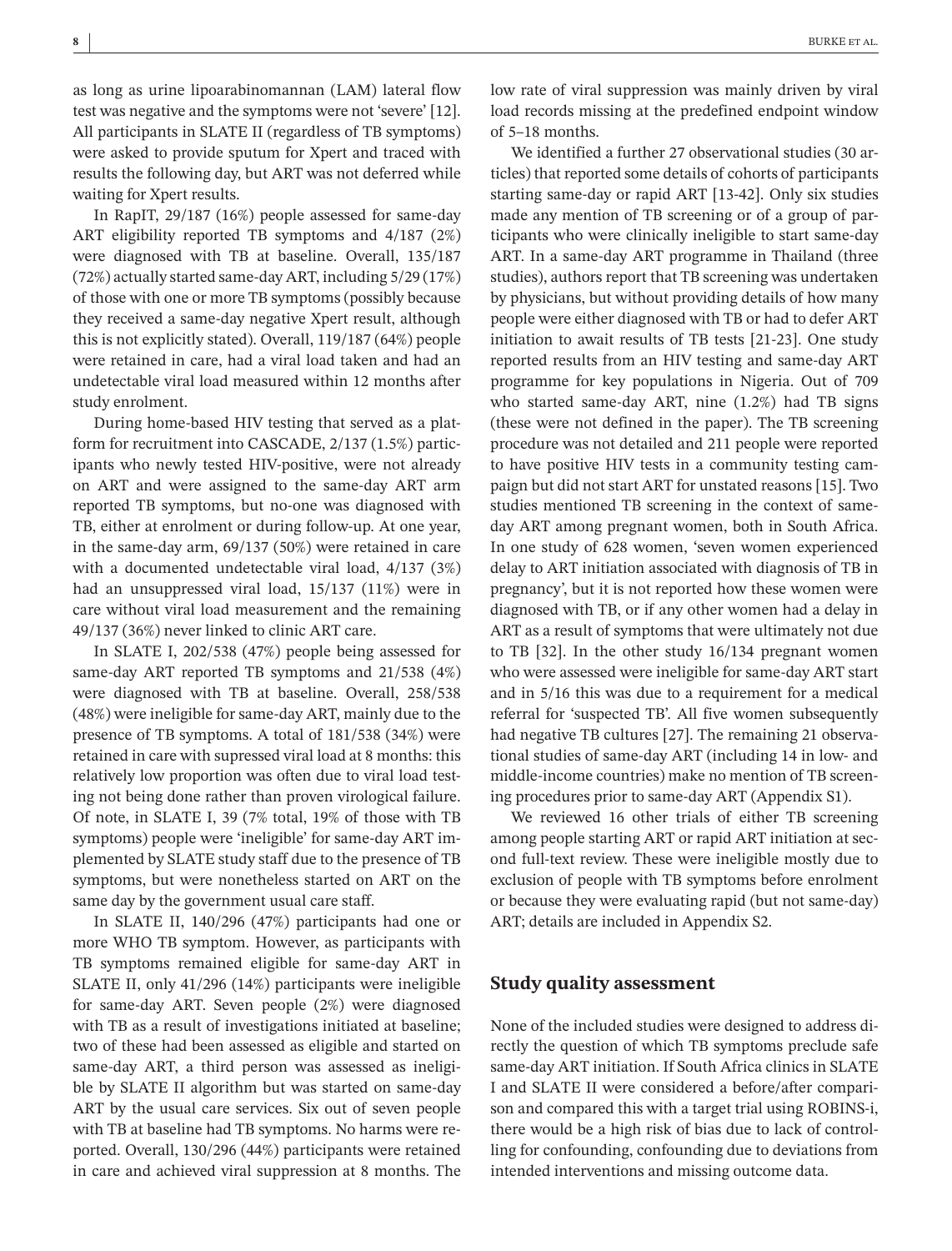# **DISCUSSION**

We systematically reviewed the literature for studies that reported TB symptom screening interventions in order to determine eligibility for same-day ART initiation. There were no trials that directly compared two different methods of TB screening to determine eligibility for same-day ART. We identified four studies, all of which were randomized trials of same-day ART initiation (for those eligible) versus standard ART initiation, and included data from the group randomized to potential same-day ART for this review. Our main finding was that in two studies, a policy of deferring ART for people with TB symptoms led to large proportion of people unable to start same-day ART. In two studies, a policy of allowing some people with TB symptoms to start same-day ART meant more people started same-day ART, with no clear evidence of harm. Retention in care and viral load suppression at 8–12 months were relatively low in all four studies (varied between 34% and 64%) and it was not possible to determine whether TB screening approaches made a difference to this.

Tuberculosis symptoms are common among PLHIV not taking ART with pooled prevalence of 71% in a systematic review of 11 studies [7]. In the studies included for this review, the prevalence of TB symptoms was lower (ranging between 1.5% in the home-based CASCADE study to 47% in the clinic-based SLATE II). The large difference in prevalence of TB symptoms may be partly explained by the CASCADE trial enrolling individuals who tested positive during home-based HIV testing, whereas RapIT and SLATE I and II enrolled patients at clinics. Two included studies (RapIT and SLATE I) described same-day ART initiation only for those without TB symptoms (as suggested in the 2017 ART Guidelines [3]). Combined with the high prevalence of TB symptoms, this resulted in a substantial proportion of participants being ineligible for same-day ART. In SLATE I, people who had TB symptoms were less likely to initiate ART within 28 days than those without TB symptoms (not reported in RapIT).

By contrast, the two other included studies (CASCADE and SLATE II) took a more permissive approach, allowing same-day ART initiation in some people with TB symptoms while investigation results were pending, leading to greater proportion of people starting same-day ART than in RapIT and SLATE I (which had a more restrictive approach to same-day ART eligibility). An indirect before/ after comparison shows that using the more permissive SLATE II algorithm allowed more people to initiate sameday ART (87% vs. 61%) and to initiate ART within 28 days (94% vs. 85%), and that more people were virologically suppressed at 8–14 months (44% vs. 37%), compared with the more restrictive SLATE I algorithm. This comparison

has a high risk of bias. Even in groups with a high prevalence of TB symptoms, diagnosed TB disease at baseline was uncommon, ranging between 0% to 4%. No adverse events related to TB and no episodes of TB-IRIS were reported in either CASCADE or SLATE II.

In 21/27 of the other observational studies we reviewed, there was no mention at all of TB screening prior to same-day ART initiation. It was unclear whether this was because TB screening was done but the results were not reported, or because TB screening was not performed.

There are some limitations to our review. We only reviewed studies published in English. Our outcome of interest (TB screening to determine same-day ART eligibility) was not the main focus of any of the studies, and some outcomes were difficult to extract. We corresponded with authors of all included trials for additional details, but did not speak to authors of all observational studies or abstracts included to determine if there was more information available. A further limitation is the small number of studies and that they have only come from three countries, which limits generalizability.

In recent years, there has been a shift to earlier ART for most PLHIV. 'Treat all' (i.e. ART initiation at any CD4 count) was recommended by WHO in 2015, and, in 2017, same-day ART start was recommended [3,43]. Same-day ART has been shown to reduce pre-treatment loss to follow-up for HIV [44] and is preferred by many PLHIV, but most trials have excluded people with TB or TB symptoms. For people with diagnosed pulmonary TB, ART is recommended to be started relatively soon after TB treatment initiation following results from several trials showing that earlier ART (within 2 weeks) reduces deaths compared with later ART [43,45]. In some programmatic settings, ART and TB treatment are recommended to be started concurrently.

While there are still some questions about how early ART should be started in people with diagnosed TB, the group of people with TB symptoms but without firmly diagnosed TB is a much larger population. Most people (unless they have their HIV diagnosed following a TB diagnosis) do not have TB either clearly diagnosed or firmly refuted at the start of their assessment for ART. So while people without TB symptoms can start same-day ART, and people with confirmed TB in some settings can start same-day ART and TB treatment, it is possible that people with TB symptoms but not confirmed TB might face delays and perhaps multiple clinic visits before starting ART. In many settings, ART is delivered through a 'public health approach' [46], with task shifting to lower cadres of healthcare worker. Therefore guidelines should be as clear as possible to allow healthcare workers to carry out their roles with confidence.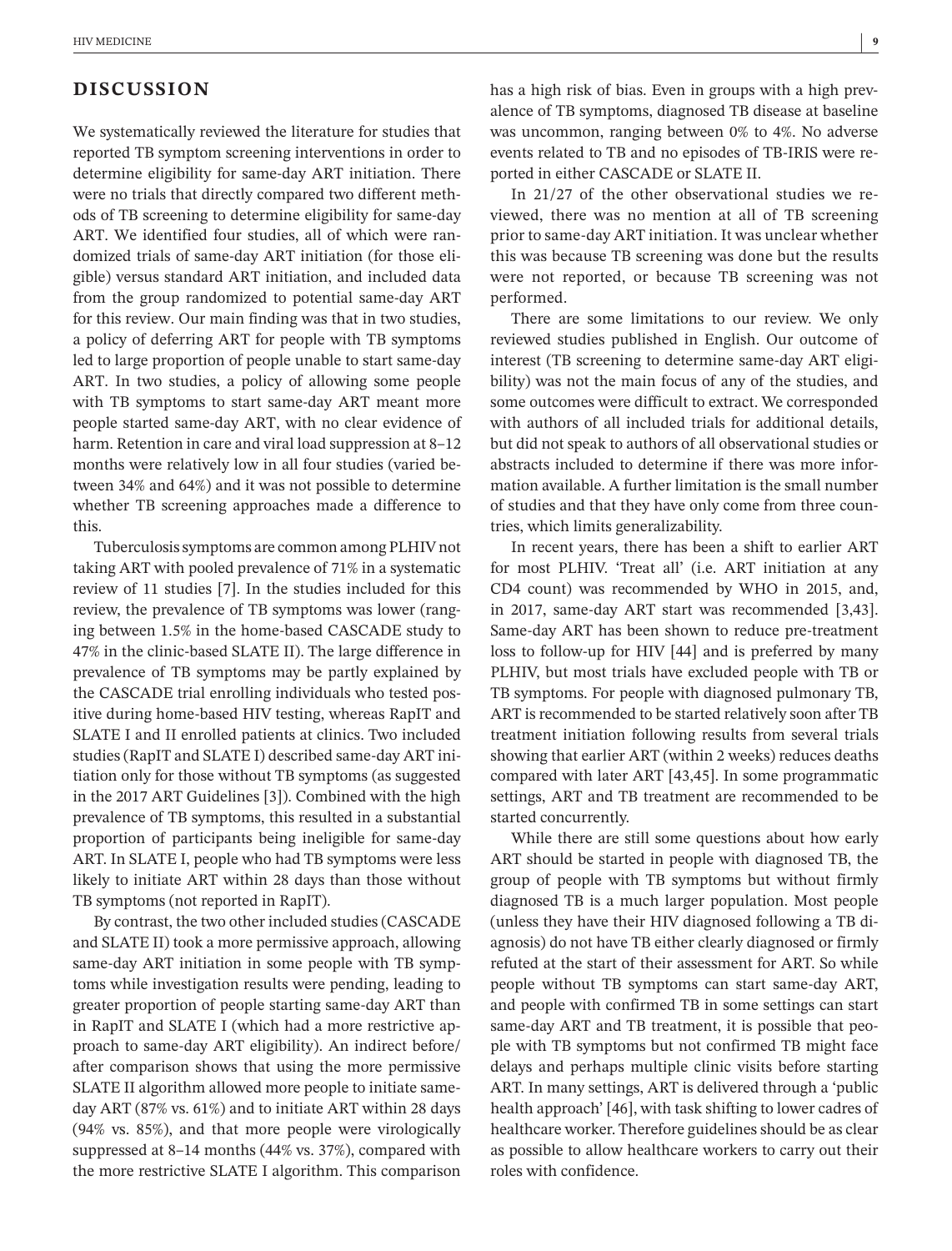Anecdotally, some ART providers are already moving towards starting some people with TB symptoms on same-day ART; we note that in SLATE I, 39 people who were ineligible for same-day ART according to the SLATE algorithm were nonetheless started on same-day ART by the usual care providers, perhaps after a more extensive clinical assessment. WHO guidelines from both 2017 and 2021 give 'clinical consideration' advice about same-day ART in people with TB symptoms. This is in place of a formal recommendation, as there was not enough evidence to make a recommendation. The 2021 guidelines suggest that for PLHIV with TB symptoms ART should be started 'while rapidly investigating for TB, with close follow up' and make note of the research gap in this area.

Finally, it is increasingly clear from TB screening surveys that absence of symptoms does not rule out TB, particularly in PLHIV [7,47,48]. It is likely that PLHIV without TB symptoms might benefit from TB tests if resources permit, and if this does not delay ART initiation. In addition, clinically incident TB after starting ART is relatively common, even with extensive screening prior to ART initiation. For example, in the STATIS trial [49], 67/522 people were diagnosed with TB in the year after starting ART even though everyone had negative TB tests (urine LAM, chest X-ray and sputum Xpert) prior to ART start. Rather than being an adverse event, unmasking TB around the start of TB treatment may be the opportunity for TB to be detected that was not possible before ART initiation. Deciding that someone does not have TB is a complex process: a single negative sputum NAAT does not rule out TB, and many people with TB symptoms are unable to produce sputum for testing. For these reasons, it is probably unhelpful to conceive of TB screening as an activity that can be carried out within a single day prior to ART initiation, and which can clearly divide people into one group who do not need TB tests and can start ART, and a second group who require ART deferral pending TB test results, in whom a negative test definitively excludes TB. Instead, research could be conducted to assess the benefits and harms of diagnosing or ruling out TB as a process conducted over a period of days or short weeks as test results become available and the clinical situation evolves, while not delaying ART start. This could be part of a differentiated care programme, so that, for example, people with TB symptoms or at high risk of IRIS would have closer follow-up around the start of ART initiation than those who are asymptomatic and starting ART with relatively preserved CD4 cell count. Some people would remain clinically inappropriate for same-day ART: for example, those who are not psychologically ready for ART, or who have signs and symptoms of central nervous system infection.

In summary, we identified only four studies that described TB screening to determine eligibility for starting same-day ART and reported the outcomes of everyone exposed to the TB screening algorithm. None of these studies had evaluation of TB screening interventions as their primary aim. Two studies showed that by deferring ART in all people with TB symptoms, relatively large proportions of people could not access same-day ART. Two studies showed that adopting a more permissive approach to sameday ART allowed more people to access ART. A comparison of two sequential studies showed that adopting a more permissive approach to same-day ART may have caused more people to achieve retention in care and viral suppression at 12 months. This is an important issue that affects large numbers of people as they start ART. The safety of sameday ART in some people with TB symptoms should be investigated in a randomized trial or in a high-quality prospective study using programmatic data, in order to develop and inform guidelines that could be adapted for use by all cadres of healthcare workers so that as many people as possible can start ART in an appropriately timely manner.

## **ACKNOWLEDGEMENTS**

This work was funded by WHO Global HIV, Hepatitis and STI programme. RMB and PM are funded by Wellcome (203905/Z/16/Z and 206575/Z/17/Z, respectively). RJW is supported in part by Wellcome (104803, 203135). RJW was supported by the Francis Crick Institute which receives core funding from Cancer Research UK (FC0010218), the UK Medical Research Council (FC0010218) and Wellcome (FC0010218).

We acknowledge assistance of Jane Falconer (specialist librarian at LSHTM) for assistance with designing and running the search, and Nandi Siegfried (methodologist, Cochrane Collaboration) for comments on an earlier version of the report of this work.

## **CONFLICT OF INTEREST**

All authors declare no financial or commercial conflicts of interest. NL is the principal investigator for the CASCADE trial which is included in this review. All other authors have no conflicts of interest.

#### **AUTHOR CONTRIBUTIONS**

RMB, HMR, VS, MH, RJW and PM conceived and designed the review. RMB designed the search strategy. RMB, HMR, PM and RJW reviewed texts for inclusion. RMB and HR extracted data. RMB, HMR and PM wrote the first draft. All authors revised the text for intellectual content.

# **RIGHTS RETENTION**

This research was funded in whole or in part by Wellcome (203905/Z/16/Z, 206575/Z/17/Z, 104803, 203135). For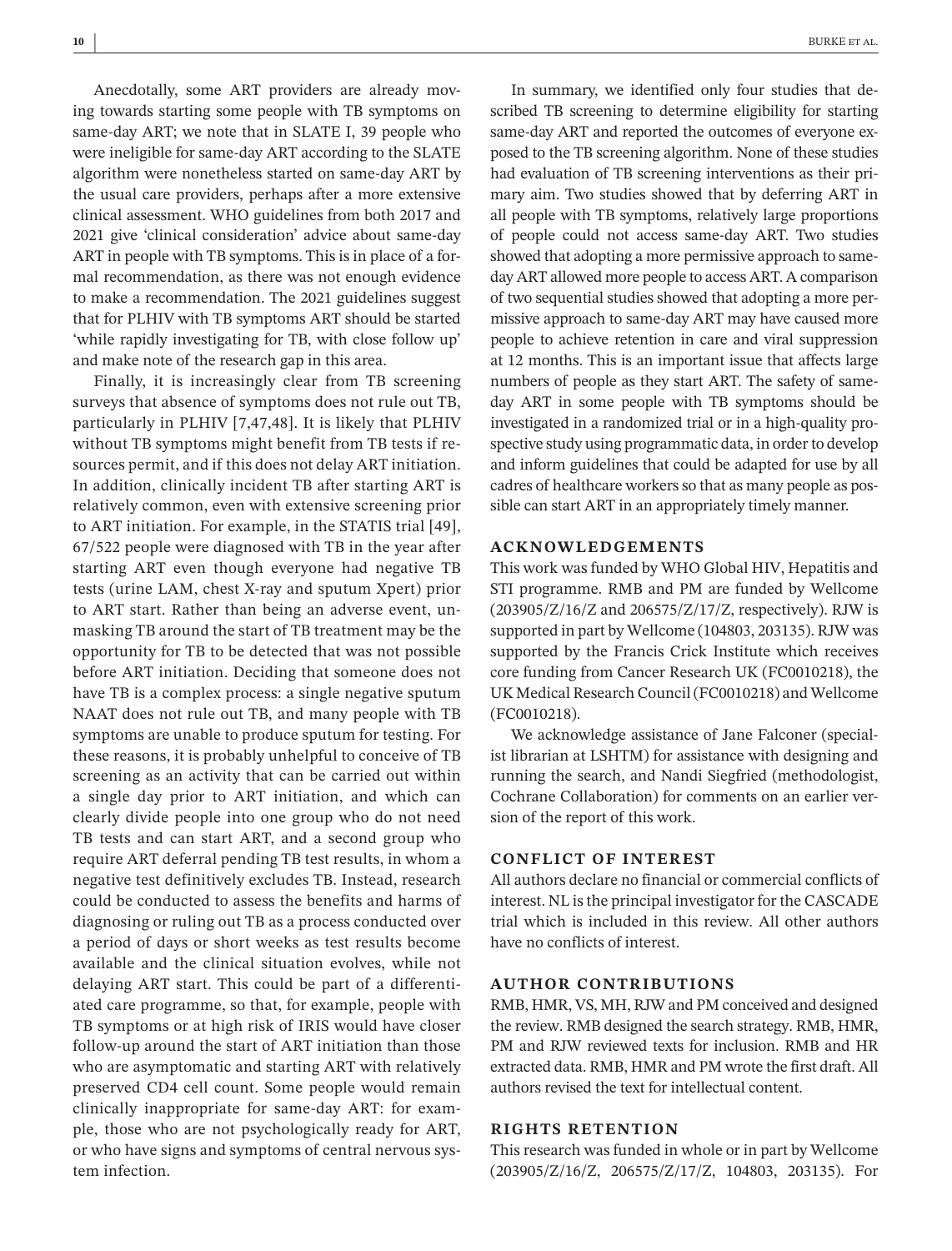the purpose of open access, the authors have applied a CC BY public copyright licence to any Author Accepted Manuscript (AAM) version arising from this submission.

#### **DATA AVAILABILITY STATEMENT**

All data associated with this article are contained in the manuscript and supplementary material.

# **ORCID**

*Rachael M. Burke* [https://orcid.](https://orcid.org/0000-0002-2156-5030) [org/0000-0002-2156-5030](https://orcid.org/0000-0002-2156-5030)

## **REFERENCES**

- 1. Lundgren JD, Babiker AG, Gordin F, et al. Initiation of antiretroviral therapy in early asymptomatic HIV infection. *New Engl J Med.* 2015;373(9):795-807.
- 2. Ford N, Migone C, Calmy A, et al. Benefits and risks of rapid initiation of antiretroviral therapy. *AIDS* 2018;32(1):17-23.
- 3. WHO | Guidelines for managing advanced HIV disease and rapid initiation of antiretroviral therapy [Internet]. WHO. Cited September 10, 2019. [http://www.who.int/hiv/pub/guidelines/](http://www.who.int/hiv/pub/guidelines/advanced-HIV-disease/en/) [advanced-HIV-disease/en/](http://www.who.int/hiv/pub/guidelines/advanced-HIV-disease/en/)
- 4. Gupta RK, Lucas SB, Fielding KL, Lawn SD. Prevalence of tuberculosis in post-mortem studies of HIV-infected adults and children in resource-limited settings: a systematic review and meta-analysis. *AIDS* 2015;29(15):1987-2002.
- 5. Post FA, Szubert AJ, Prendergast AJ, et al. Causes and timing of mortality and morbidity among late presenters starting antiretroviral therapy in the REALITY trial. *Clin Infect Dis* 2018;66(suppl\_2):S132-S139.
- 6. WHO. Updated recommendations on HIV prevention, infant diagnosis, antiretroviral initiation and monitoring [Internet]. World Health Organization; 2021. Cited April 15, 2021. [https://](https://apps.who.int/iris/handle/10665/340190) [apps.who.int/iris/handle/10665/340190](https://apps.who.int/iris/handle/10665/340190)
- 7. HamadaY, Lujan J, Schenkel K, Ford N, Getahun H. Sensitivity and specificity of WHO's recommended four-symptom screening rule for tuberculosis in people living with HIV: a systematic review and meta-analysis. *Lancet HIV.* 2018;5(9):e5 15-e523.
- 8. Sterne JA, Hernán MA, Reeves BC, et al. ROBINS-I: a tool for assessing risk of bias in non-randomised studies of interventions. *BMJ [Internet].* 2016;355. Cited February 29, 2020. <https://www.ncbi.nlm.nih.gov/pmc/articles/PMC5062054/>
- 9. Rosen S, Maskew M, Fox MP, et al. Initiating antiretroviral therapy for HIV at a patient's first clinic visit: the RapIT Randomized Controlled Trial. *PLoS Medicine* 2016;13(5):e1002015.
- 10. Labhardt ND, Ringera I, Lejone TI, et al. Effect of offering same-day ART vs usual health facility referral during homebased HIV testing on linkage to care and viral suppression among adults with HIV in lesotho: The CASCADE Randomized Clinical Trial. *JAMA* 2018;319(11):1103-1112.
- 11. Rosen S, Maskew M, Larson BA, et al. Simplified clinical algorithm for identifying patients eligible for same-day HIV treatment initiation (SLATE): results from an individually randomized trial in South Africa and Kenya. *PLoS Medicine* 2019;16(9):e1002912.
- 12. Maskew M, Brennan AT, Fox MP, et al. A clinical algorithm for same-day HIV treatment initiation in settings with high TB

symptom prevalence in South Africa: The SLATE II individually randomized clinical trial. *PLoS Medicine* 2020;17(8):e1003226.

- 13. Wilkinson L, Duvivier H, Patten G, et al. Outcomes from the implementation of a counselling model supporting rapid antiretroviral treatment initiation in a primary healthcare clinic in Khayelitsha, South Africa. *South Afr J Hiv Med.* 2015;16(1).367.
- 14. Wu Z, Zhao Y, Ge X, et al. Simplified HIV testing and treatment in china: analysis of mortality rates before and after a structural intervention. *PLoS Medicine* 2015;12(9):e1001874.
- 15. Ibiloye O, Decroo T, Eyona N, Eze P, Agada P. Characteristics and early clinical outcomes of key populations attending comprehensive community-based HIV care: experiences from Nasarawa State, Nigeria. *PLoS One* 2018;13(12):e0209477.
- 16. Januraga PP, Reekie J, Mulyani T, et al. The cascade of HIV care among key populations in Indonesia: a prospective cohort study. *Lancet Hiv.* 2018;5(10):e560-e568.
- 17. Kekitiinwa A, Musiime V, Thomason MJ, et al. Acceptability of lopinavir/r pellets (minitabs), tablets and syrups in HIVinfected children. *Antivir Ther* 2016;21(7):579-585.
- 18. MacKellar D. Peer-Delivered Linkage Case Management and Same-Day ART Initiation for Men and Young Persons with HIV Infection — Eswatini, 2015–2017. MMWR Morb Mortal Wkly Rep [Internet]. 2018 [cited 2020 Jul 3];67. Available from: <https://www.cdc.gov/mmwr/volumes/67/wr/mm6723a3.htm>
- 19. Oladele EA, Badejo OA, Obanubi C, et al. Bridging the HIV treatment gap in Nigeria: examining community antiretroviral treatment models. *J Int AIDS Soc.* 2018;21(4):e25108.
- 20. Rufu A, Chitimbire VTS, Nzou C, et al. Implementation of the 'Test and Treat' policy for newly diagnosed people living with HIVinZimbabwe in2017.*Public Heal Action.* 2018;8(3):145-150.
- 21. Seekaew P, Teeratakulpisarn N, Surapuchong P, Teeratakulpisarn S, Amatavete S, Jomja P, et al. Same-day ART initiation in HIV/STI testing center in Bangkok, Thailand: Initial results from an implementation research. Journal of the International AIDS Society Conference: 22nd International AIDS Conference, AIDS [Internet]. 2018;21. [http://programme.](http://programme.aids2018.org/Abstract/Abstract/5201) [aids2018.org/Abstract/Abstract/5201](http://programme.aids2018.org/Abstract/Abstract/5201)
- 22. Seekaew P, Amatavete S, Teeratakulpisarn N, Leenasirimakul P, Khusuwan S, Mathajittiphan P, et al. Same-day antiretroviral therapy initiation in Thailand: Different models and initial outcomes from scale-up in five provinces in Thailand. Journal of the International AIDS Society Conference: 10th IAS Conference on HIV Science Mexico [Internet]. 2019;22. [http://](http://programme.ias2019.org/Abstract/Abstract/2778) [programme.ias2019.org/Abstract/Abstract/2778](http://programme.ias2019.org/Abstract/Abstract/2778)
- 23. Seekaew P, Songtaweesin WN, Puthanakit T, Amatavete S, Teeratakulpisarn N, Surapuchong P, et al. High acceptability and feasibility of same-day antiretroviral therapy services among HIV-positive adolescents in Bangkok, Thailand. Journal of the International AIDS Society Conference: 10th IAS Conference on HIV Science Mexico [Internet]. 2019;22. [http://](http://programme.ias2019.org/Abstract/Abstract/2740) [programme.ias2019.org/Abstract/Abstract/2740](http://programme.ias2019.org/Abstract/Abstract/2740)
- 24. Kerschberger B, Schomaker M, Jobanputra K, et al. HIV programmatic outcomes following implementation of the 'Treat-All' policy in a public sector setting in Eswatini: a prospective cohort study. *J Int Aids Soc.* 2020;23(3).e25458.
- 25. Lilian RR, Rees K, McIntyre JA, Struthers HE, Peters RPH. Same-day antiretroviral therapy initiation for HIV-infected adults in South Africa: analysis of routine data. *PLoS One* 2020;15(1):e0227572.